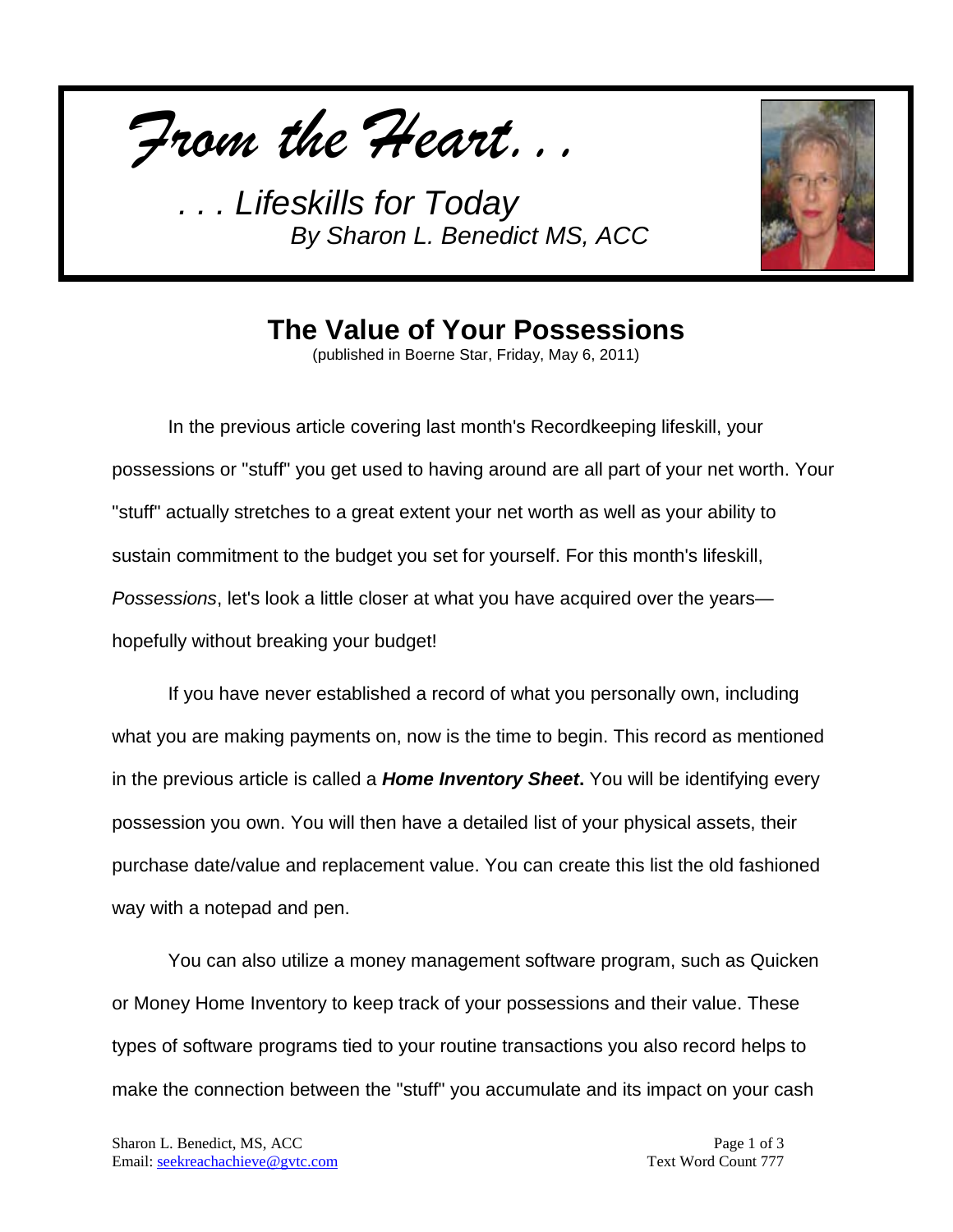flow and budget. When you check the balance in your checking account this way, there just might be less spontaneous purchases and more diligent deliberations on how your money is being spent. Whether the old-fashioned way or software route, you will need to have a physical and/or digital file of purchase receipts and warranty information handy.

First, when it comes to taking care of your home, vehicle, and other possessions, how much do you value your possessions? I often find myself asking, "Why did I buy that?" Whenever it's cleaning the clutter day, that question again shows up. My answer routinely ends up being, "Well, it seemed important at the time!" Yet, as that possession accumulates dust, I wonder what I should do with it. Not certain, I just set it aside for another day.

Yet, eventually I faced each closet and corner. It actually felt great to finally let go of things that in the final analysis I didn't need anymore and didn't add value to my life. The word "simplify" played a key role in deciding what to keep and let go. This whole exercise brought home how much I really value my possessions and how I many times don't.

I also ended up asking myself, "how does my 'stuff' control and clutter my daily life?" Is it a need or a want? If you find that some of your "stuff" isn't really that important to you, write down two ways you want to simplify your life with your possessions. One of the first important lessons when thinking about buying another possession or even moving to another state is to know when it is a NEED and when it may only be a WANT. What is the difference?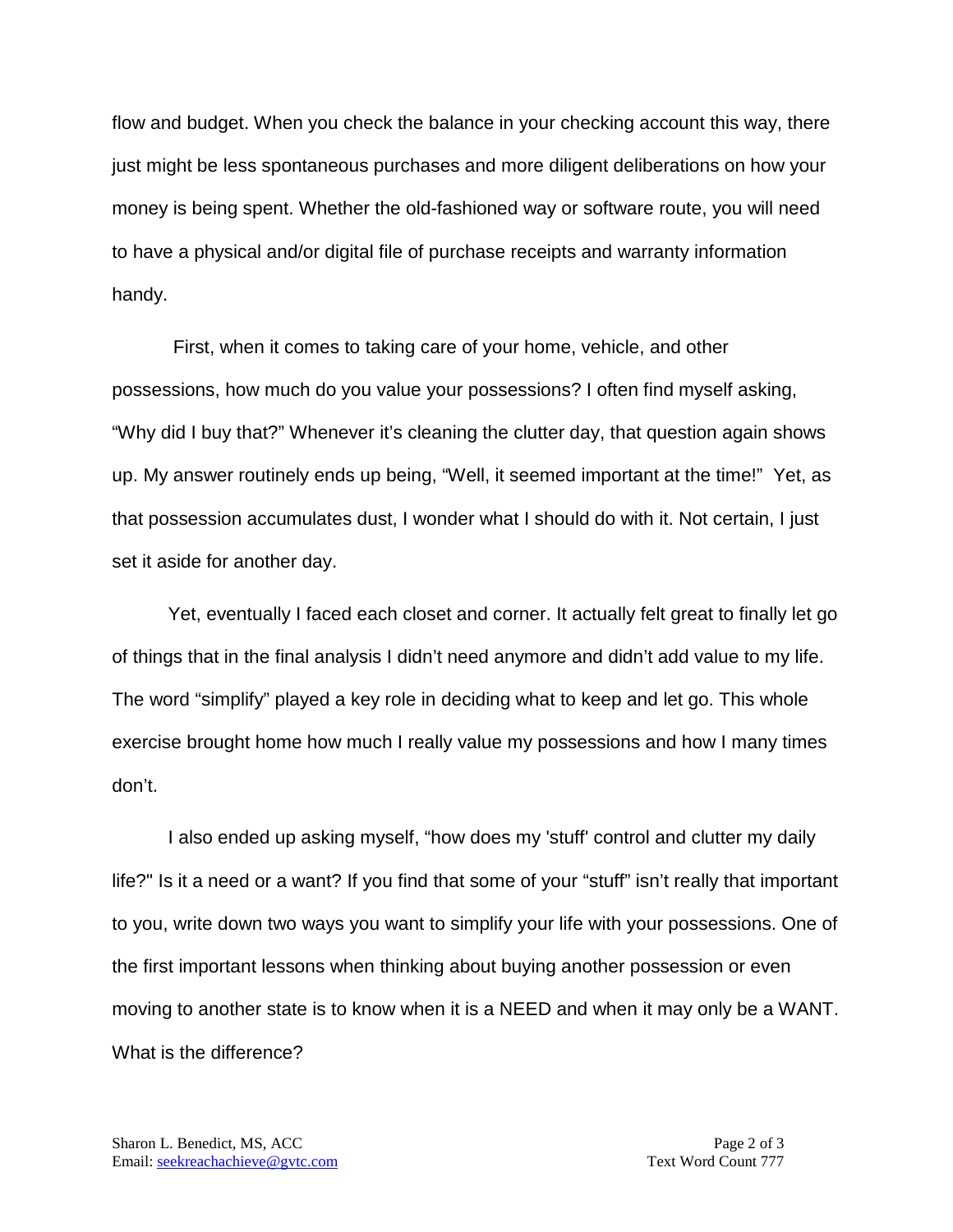It's not always an easy distinction. We can also very easily rationalize the want into a need at any time. Wants can be very good things and become part of your life dreams and goals. And sometimes a want actually become a reasonable need. However, it is important to still know the difference. Knowing the difference can directly influence the way you not just spend your money but also your life. I routinely offer these five questions, *Basic Buying Checklist,* to help my clients prioritize their possession purchases, before they buy of course!

- 1. Is it a simple desire that I can do without or is it important and necessary to my life?
- 2. How does this item fit my personal, professional, and life goals?
- 3. Do I have the money to pay for it and take care of it?
- 4. Am I willing to give up something else in order to get it?
- 5. Am I willing to wait and create a SMART plan to purchase it later?

Write these down on a business sized card and put them in your wallet or purse next to your checkbook or credit card. Place them in a prominent place in your home to refer to when contemplating a purchase, small or big. The next article will focus on a variety of basic possession purchase and care tips. I leave you with Henry David Thoreau's thought gem . . . "The price of anything is the amount of life you exchange for it."

*\*\*\*\*\*\*\**

*Sharon L. Benedict, MS, ACC, is a certified life wellness coach-consultant, specializing in lifeskills, wellness, and creative arts development for individuals, businesses and organizations [\(www.harvestenterprises-sra.com\)](http://www.harvestenterprises-sra.com/).She welcomes your questions and comments and can be contacted at [seekreachachieve@gvtc.com.](mailto:seekreachachieve@gvtc.com)*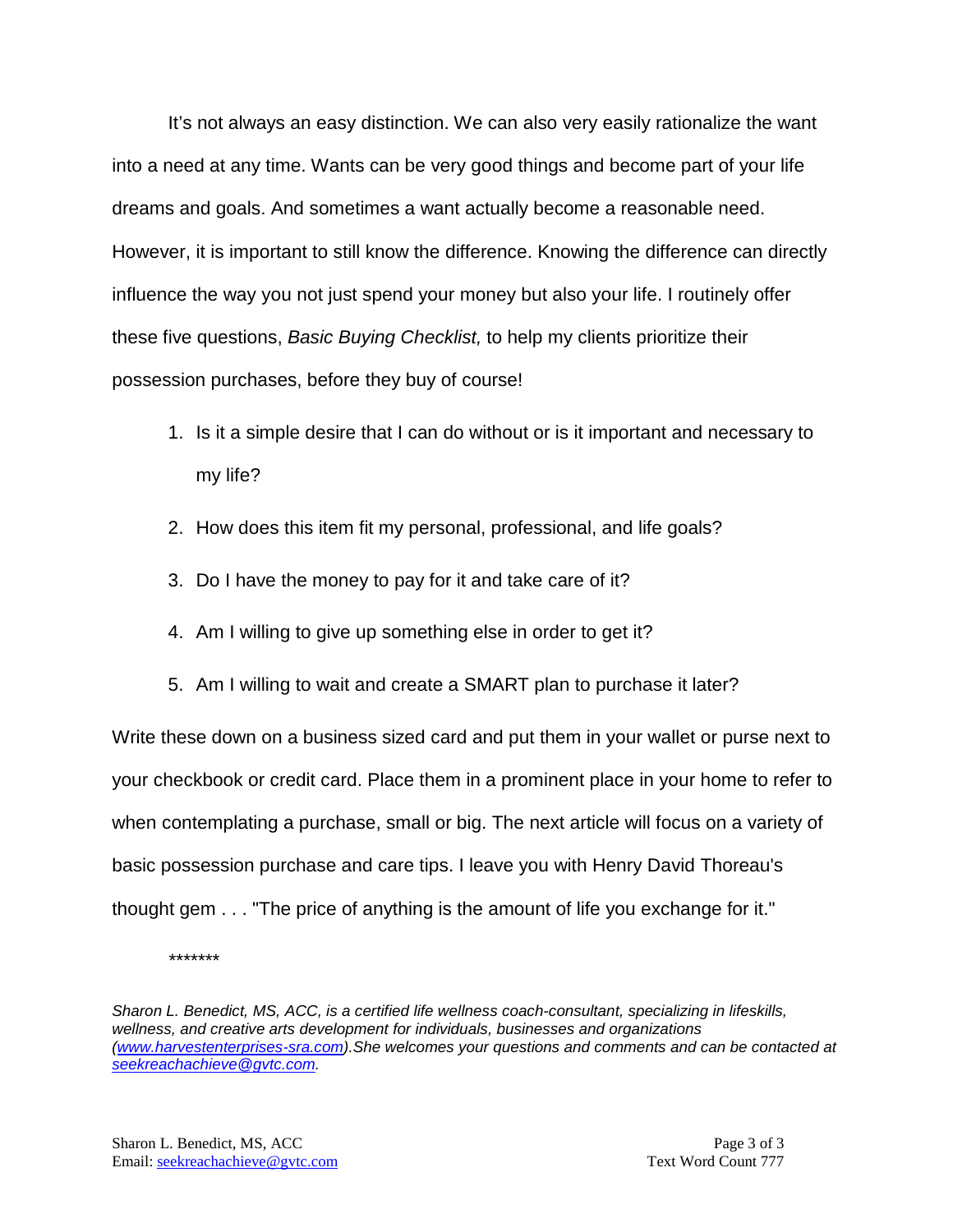*From the Heart...*



**Your Possessions . . . your home** (published in Boerne Star, Friday, May 13, 2011)

When it comes to the many purchasing and care tips for your home, car, and "stuff" here are three basics for all your possessions:

- **Create a** *Possessions Warranty/Operating Notebook* for your home, vehicle, and other possessions. Operating manuals and warranty documents are care essentials. This is easy to do as long as you have saved the information that came with your purchase. If not, begin today with any new purchases. You may also be able to go online and/or contact the manufacturer for a copy. For some items, it may be better to have the operating manual near the possession, such as on your garage workshop bench shelf. But, beware of the temptation to misplace it while working on the item. Your possessions notebook can simply be a three-ring binder or filing cabinet. You may also find it very useful, if you use a software program, to place a reminder of warranty. If not, just place it on your *Central Calendar* that is easily accessible.
- **Place a reminder of warranty expiration & maintenance schedules (and who is responsible for that checkup and care)** either on your *Central Calendar* or your Outlook calendar on your computer. Your family central calendar helps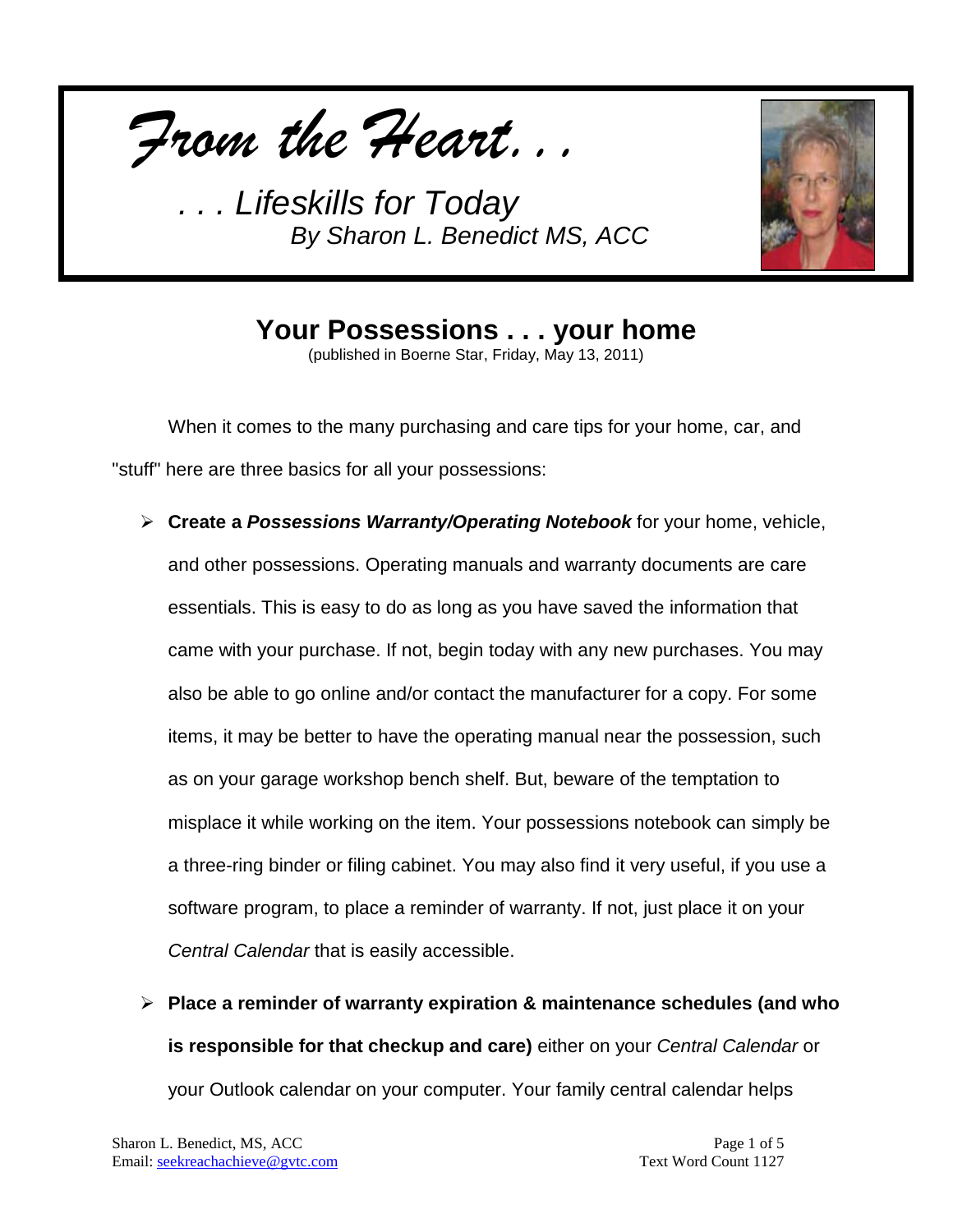everyone share in the care responsibility, prolonging the life of everything you own.

 **Learn how to know what to keep, sell, give away, throw away**. A practical way to do this is, envision 4 boxes in front of you. Each one is labeled either with *keep, sell, give away*, or *throw away*. Give some thought to each item before you decide to part with it. How important is that item to you and your family today and in the years to come? Some items can be easily replaced in later years when better technologies emerge. However, some items have personal value beyond just its function.

With our focus here on your home, your "castle", let's cover some basic home purchase tips. Whether you choose urban metropolitan or decide on a more rural place to raise your family, do business, and find that ideal retirement community, here are just a few things to think about before signing that contract (refer to HUD's Wish & Home-buying Checklist available online at www.HUD.gov):

- $\triangleright$  Cost of living
- $\triangleright$  Job location, career opportunities
- $\triangleright$  Population demographics (income, age, nationality)
- $\triangleright$  Small town versus large metro living
- $\triangleright$  Type & quality of housing (e.g. apartment, townhome/condo, single family dwelling—small/large lot/acreage, low/high density)
- $\triangleright$  Commuting time, public transportation and main roads
- $\triangleright$  State & property taxes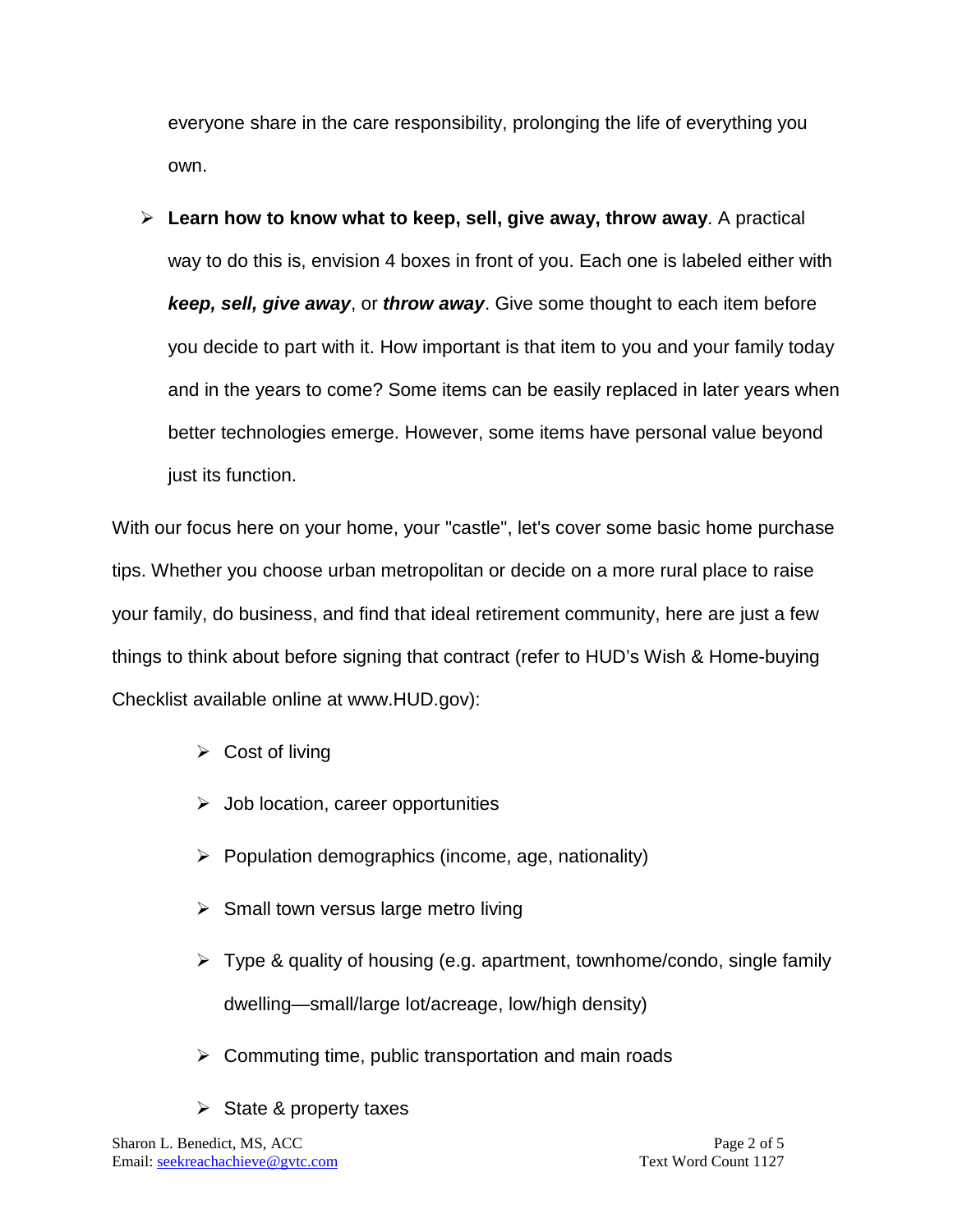- $\triangleright$  Crime rate and type of crime, law enforcement, security systems
- $\triangleright$  Services, businesses, faith/church, shopping centers, restaurants, entertainment (visual and performing arts)
- $\triangleright$  Parks, water ways, indoor/outdoor recreational and sporting facilities
- $\triangleright$  Specialty services (especially for retirees)—healthcare/wellness, financial, transportation, pedestrian/walking/trail system, home/vehicle maintenance, security/safety, internet/IT

When it comes to taking care of your home, the "to do" list grows exponentially with the size of the house and property. During the honeymoon of looking and signing on the dotted line, we often times don't take into account the commitment we are embarking on in its care. After purchasing our home, we then just go back to our daily routine—work, driving kids to school, soccer and ballet, grocery store, fixing dinner, helping kids with homework, make some phone calls, then everyone to bed. We figure the house can take care of itself for at least the first year or two.

In the meantime, we start to make a list of all the home enhancing projects we promise to do before the first year ends—an extended patio, landscaping, do some interior painting and decorating, build some storage shelves in the garage. Right!

For now, let's focus on those tips all of us need to remember. It is important to know that, according to a 2005 survey by the Ketchum Global Research Network, the top home emergency concerns listed are electrical or other fire, vandalism, mold, standing water, flooding/rain, burst pipes, roof damage, appliance problem, sewer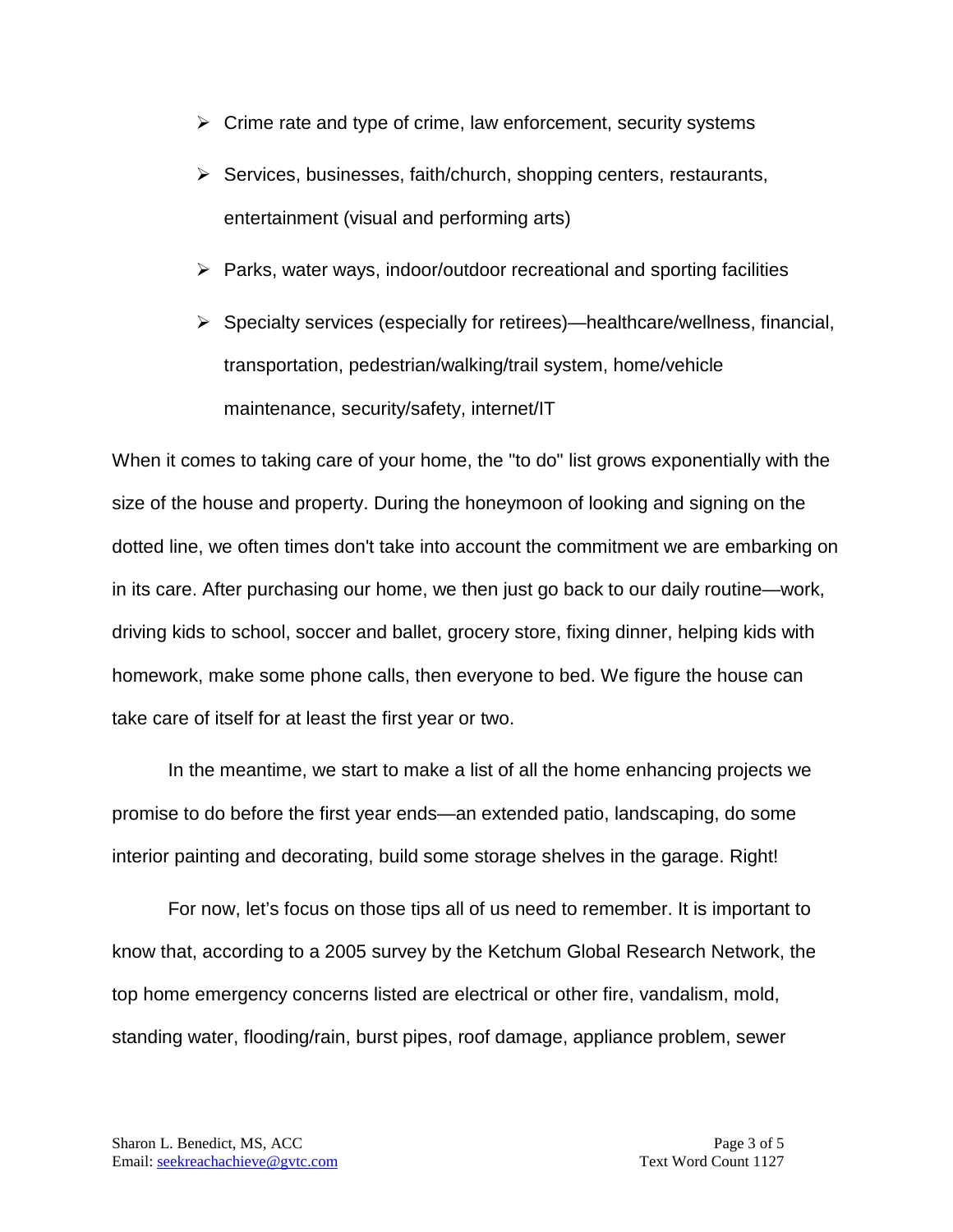backup, electrical surges, and odor damage. Electrical surges were the most frequent occurrences for residents.

These are important concerns to keep in mind when caring for your home. The following basic home care tips are offered by the National Association of Home Builders (NAHB) to help us keep our home functioning properly and lasting longer:

- $\triangleright$  Clean and/or change out heating and air conditioning filters
- $\triangleright$  Keep your furnishings, walls, blinds, cabinets, countertops, floors, sinks, tubs, toilets, walls, tiles, etc. free from cumulative dust and dirt.
- $\triangleright$  Make sure the outside gutters and downspouts are not clogged with leaves or other objects to improve the appearance and possibly prolong the life of siding and other exterior products.
- $\triangleright$  Read your builder's house construction warranty to insure you know what is covered for workmanship and materials. Remember, that damage due to maintenance neglect can void the warranty (e.g. roof leak due to backed up, clogged gutters).
- $\triangleright$  Read appliances operation and warranty manuals. These items may be covered under manufacturers' warranties but not your builder's. Improper use and maintenance neglect of these appliances (e.g. refrigerator, water heater, water softener, stove/oven, microwave, garbage disposal, shower heads) can void the manufacturing warranties as well.
- $\triangleright$  Check foundation and walls for fine cracks, mold/damp areas, hot spots where insulation is insufficient, air leaks around front and back doors.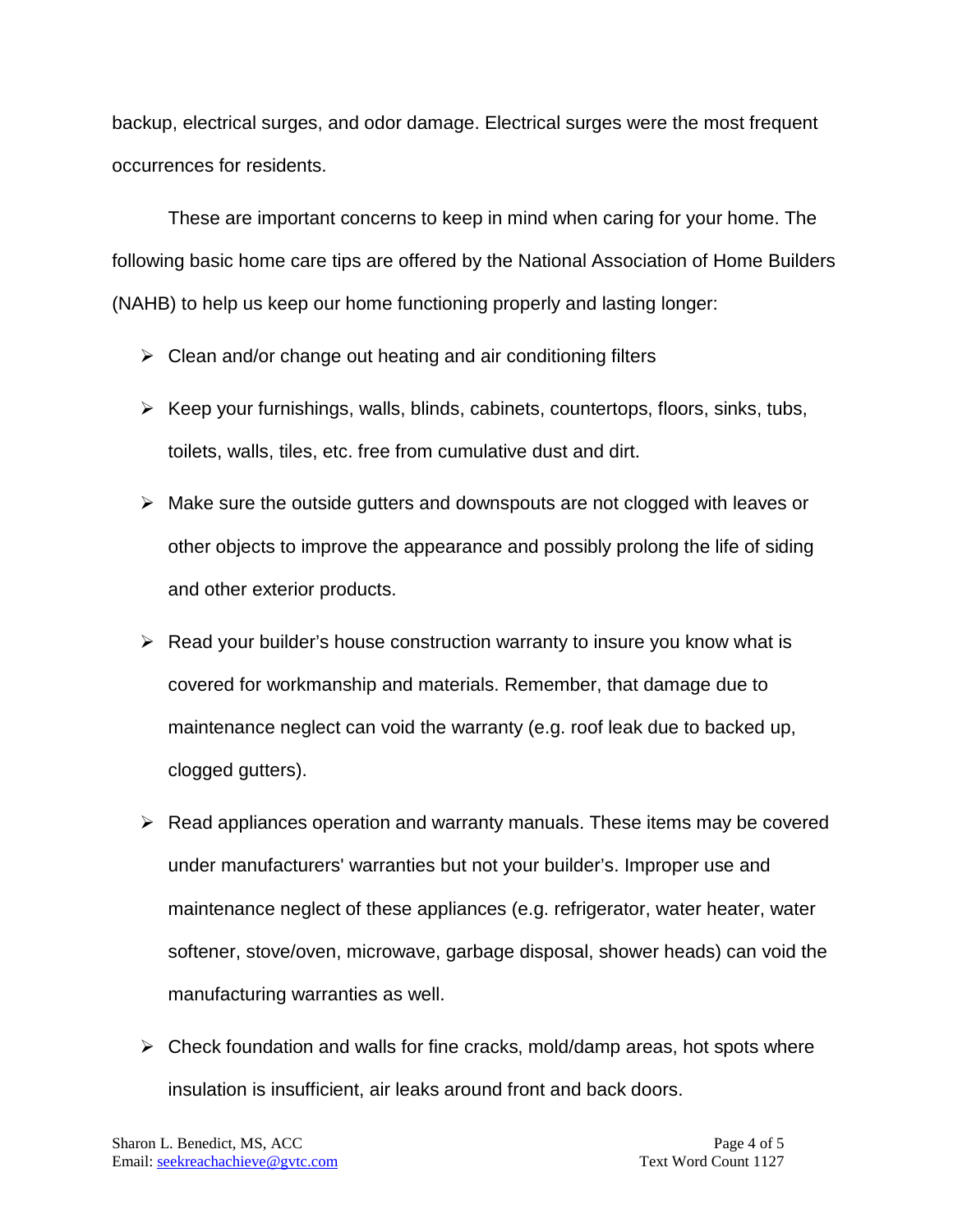- $\triangleright$  Always clean your fireplace after a winter's use. Install a protective screen on the chimney to keep out birds and other critters. Bird nests have been known to clog a chimney and start a fire.
- $\triangleright$  Trim any branches that hang over your house to avoid potential storm damage.
- $\triangleright$  Clean refrigerator coils and check for proper seal.
- $\triangleright$  Check for leaky faucets inside and outside.
- $\triangleright$  Don't forget to have a fire and security system in place

To learn more about creating your own personal touch in landscaping around your home, refer to the NAHB resource for important tips for your flora & fauna. As you design your landscaping, you can get lots of ideas from your neighbors, your local nursery, books, and online websites featuring Texas hill country flora and fauna.

Before you step out with any elaborate project, I encourage you to make sure your "want to" is there and you are fully committed to enjoying the process in caring for your "castle." There are many do-it-yourself books, websites to guide you through the tasks, or just visit the expert at your favorite hardware/home center. The next article will focus on your favorite gad about . . . your car.

*\*\*\*\*\*\*\**

*Sharon L. Benedict, MS, ACC, is a certified life/wellness coach-consultant, specializing in lifeskills, wellness, and creative arts development for individuals, businesses and organizations [\(www.harvestenterprises-sra.com\)](http://www.harvestenterprises-sra.com/).She welcomes your questions and comments and can be contacted at [seekreachachieve@gvtc.com.](mailto:seekreachachieve@gvtc.com)*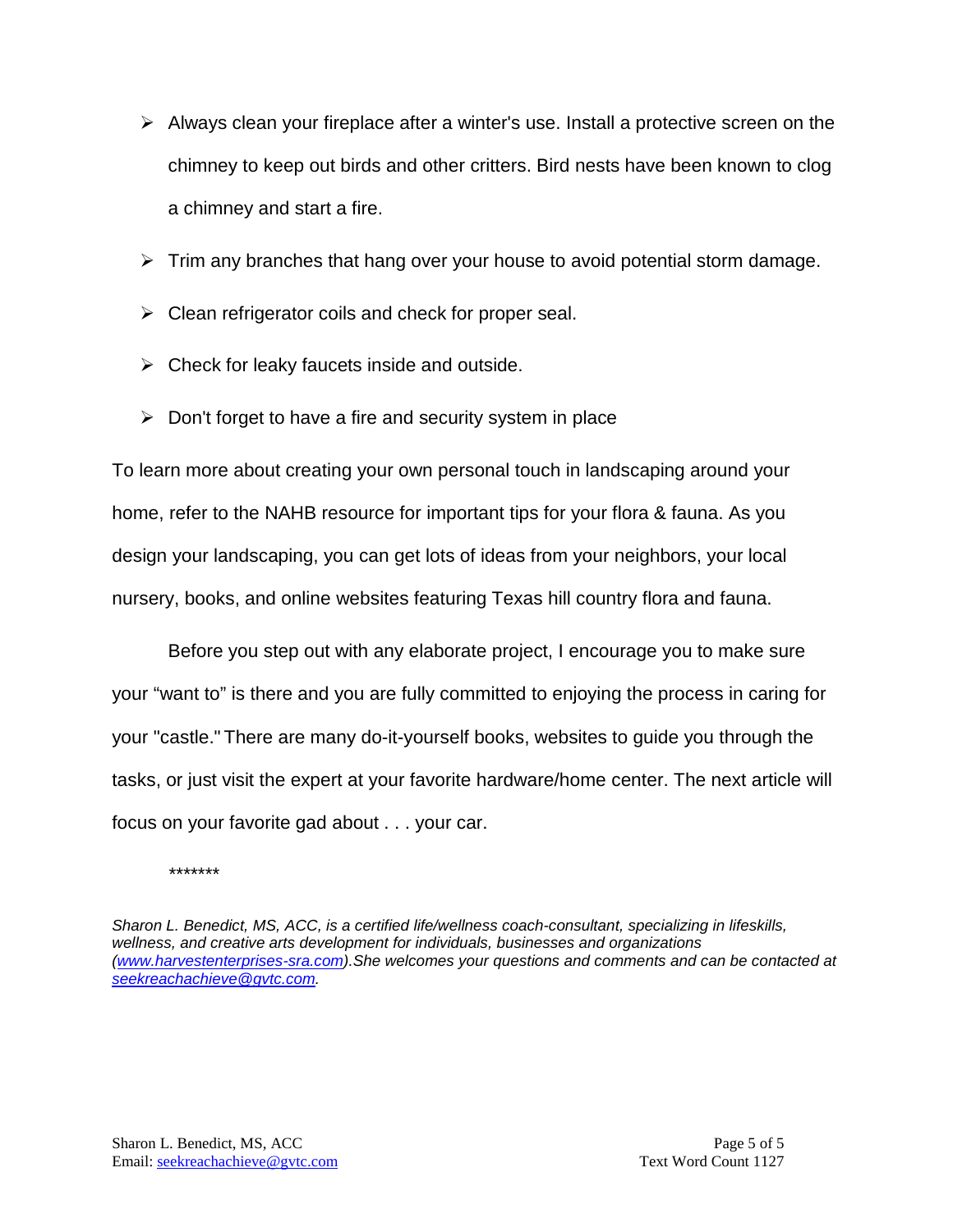*From the Heart...*



**Your Possessions . . . your car**

(published in Boerne Star, Friday, May 20, 2011)

What is your favorite gad about . . . car or mode of transportation , that is? According to the Federal Trade Commission, "We all need to get where we're going, and for most of us, the vehicle of choice is an automobile." For most of us a new car is second only to a home as the most expensive purchase we make.

We Americans love our cars to such an extent that some people's criteria for choosing a friend or spouse may include auto repair skills with air tools optional! For those racers at heart, you may even buy a race car before buying a house or even furniture for your new house! You may even tell your wife where you'd like to go on your vacation. But knowing you so well, she answers: "Why... is there a race there?" If this sounds familiar, you have a very understanding spouse. Just remember, you want your marriage to last throughout your life. Your car seldom does!

Whether you lean toward an SUV, economy car, or something in between, your choice has everything to do with how much you are willing and able to spend. This is true whether you decide to buy or lease a new or used vehicle. Yet, here are some buying tips we all can follow when looking for that perfect "gad about":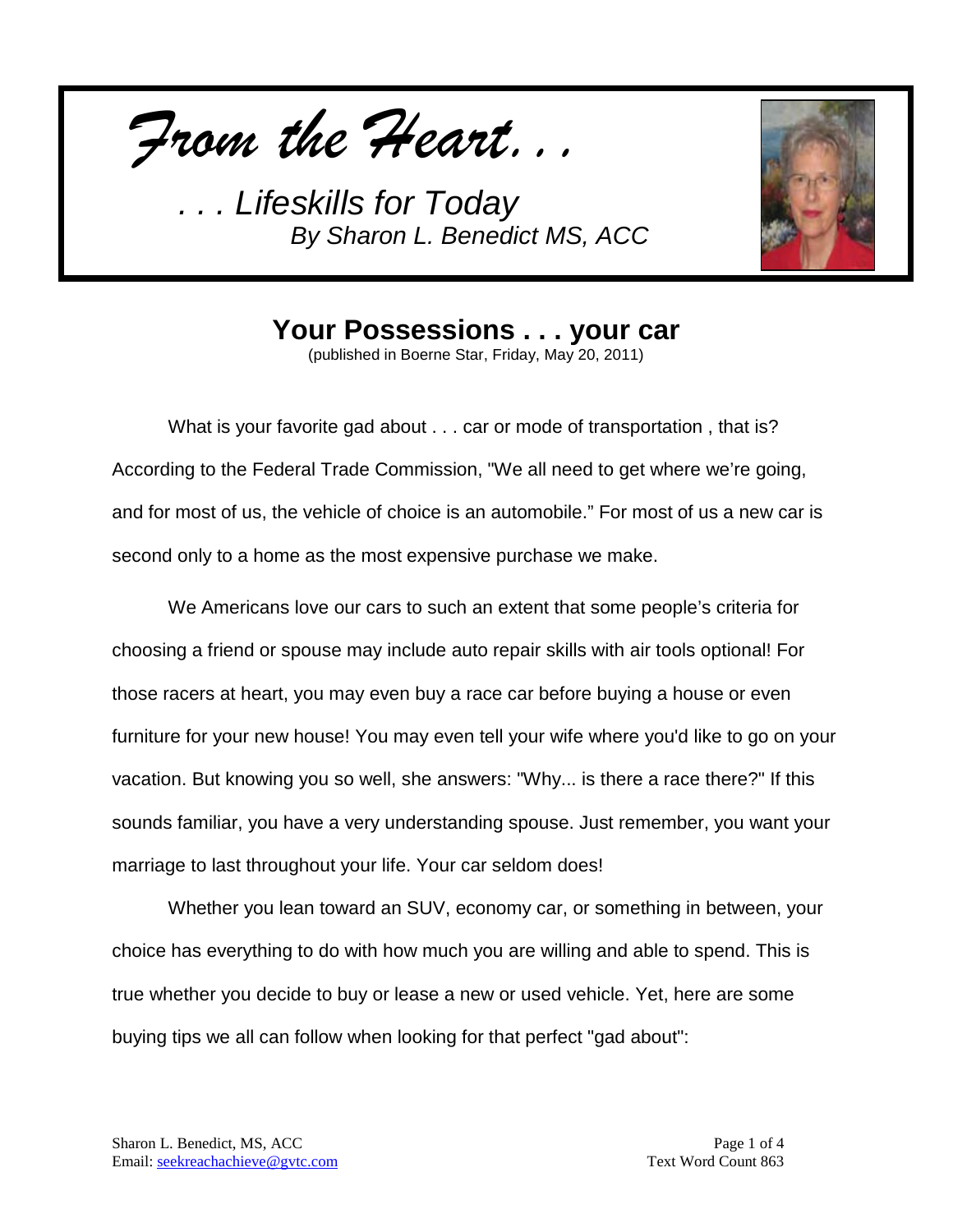- *Check publications* at a library, bookstore, or on the Internet that discuss new car features and prices. Information on actual dealer cost is available through Consumer Union [\(http://www.consumersunion.org/\)](http://www.consumersunion.org/) or The Car Book, available at most libraries. Used car wholesale and retail prices are also available through the NADA Used Car Pricing Guide.
- *Know how much you can afford* to spend before you shop; compare financing terms between the dealers' bank, credit union, and other independent options.
- **Shop around** to get the best possible price by comparing models and prices in ads and at dealer showrooms. You also may want to contact car-buying services and broker-buying services to make comparisons.
- *Learn the Terms* such as Invoice Price, Manufacturer Sticker Price (MSRP), Dealer Sticker Price.
- *Consider and Compare Warranty, Service Contracts, and Insurance options being offered.* Do you really need some of the bells & whistles they offer?
- *Plan to negotiate* on price. Dealers may be willing to bargain on their profit margin, often between 10 and 20 percent. Usually, this is the difference between the manufacturer's suggested retail price (MSRP) and the invoice price. Because the price is a factor in the dealer's calculations regardless of whether you pay cash or finance your car — and also affects your monthly payments — negotiating the price can save you money.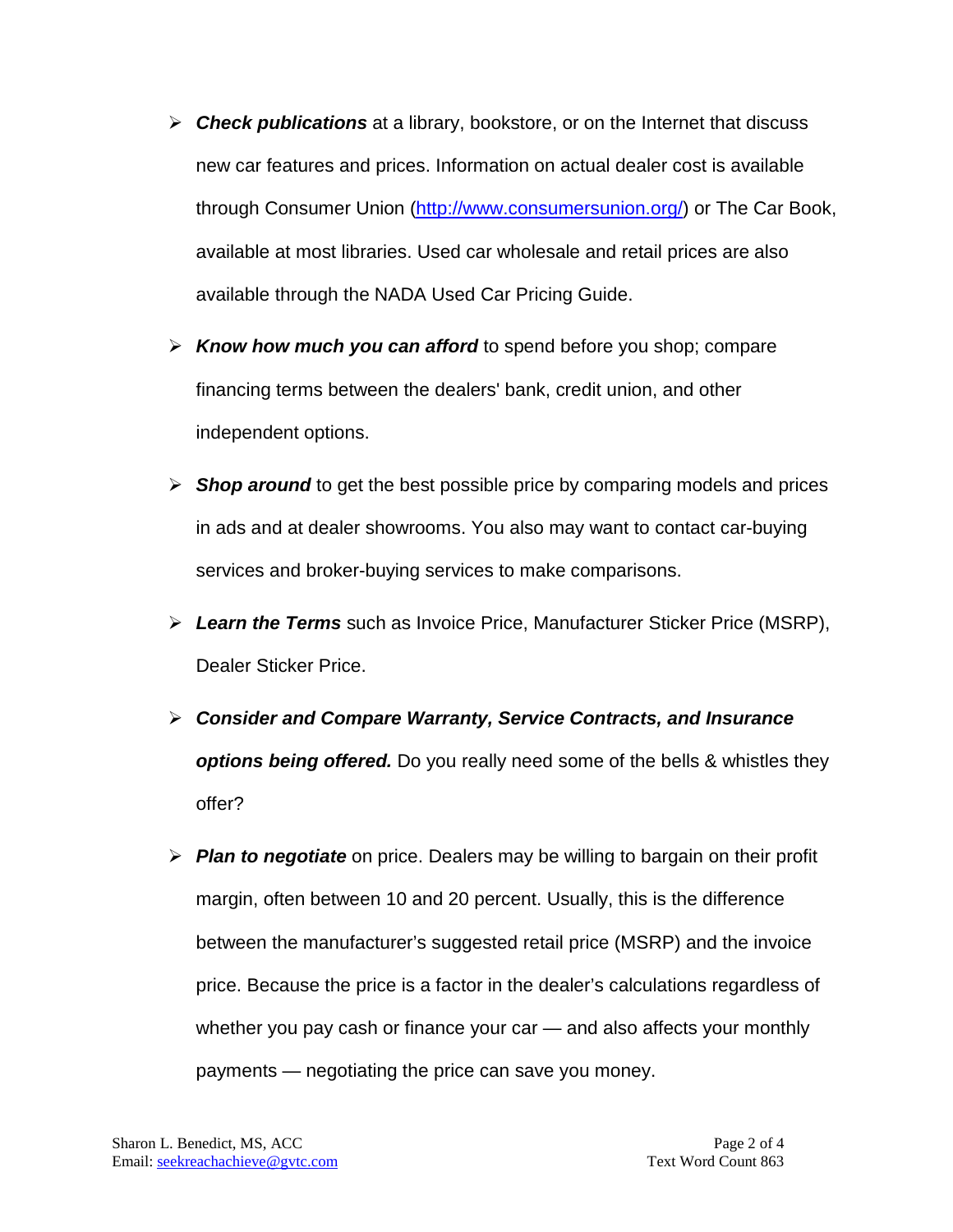- *Buying a car potentially involves several distinct negotiated transactions,* such as the actual purchase, selling your trade in, arranging financing, buying other products (i.e. vehicle protection packages, extended service contracts).
- *Know how much your trade-in is worth.* Check the Kelly Blue Book [\(http://www.kbb.com/](http://www.kbb.com/) or the National Auto Dealers Association (NADA[http://www.nada.com/\)](http://www.nada.com/) Used Car Pricing Guide
- *Take a thorough test drive.* Operate the vehicle as you would in normal use.
- *Always have a used vehicle thoroughly inspected by an independent mechanic* of your choice prior to purchasing it. Check out the FTC used car tips for additional helps,<http://www.ftc.gov/bcp/conline/pubs/autos/ucartip.htm>
- *Check out the history of used vehicles* by requesting the name and address of the prior owner from the dealer. Dealers are required to provide it to you if you are a prospective purchaser.
- *Buying a car "as is" means you, not the dealer, are going to pay for the repairs.*
- *Consider ordering your new car if you don't see what you want* on the dealer's lot. This may involve a delay, but cars on the lot may have options you don't want — and that can raise the price. However, dealers often want to sell their current inventory quickly, so you may be able to negotiate a good deal if an in-stock car meets your needs.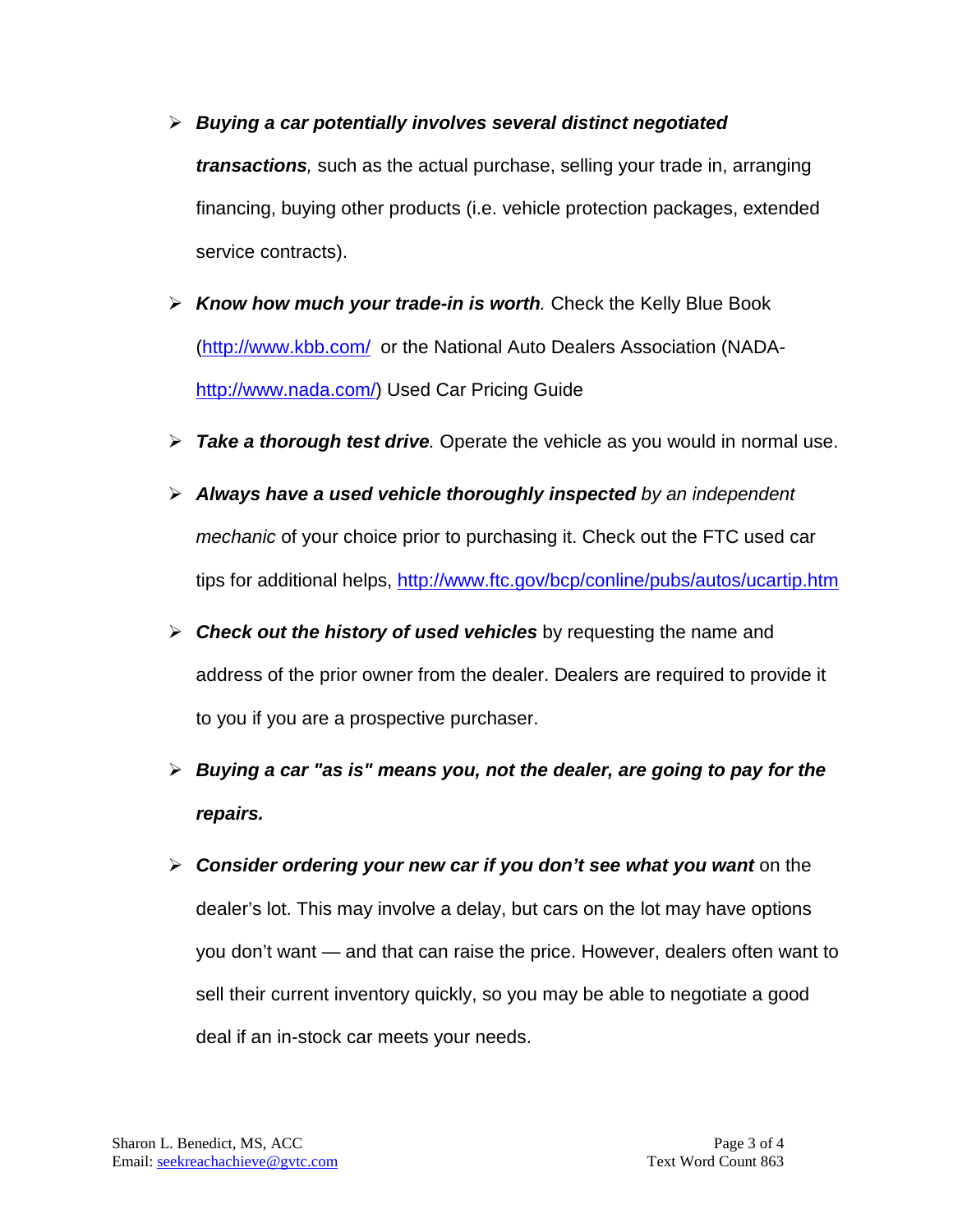- *Get all promises in writing.* Read and understand every document you sign. Don't sign anything with blank spaces. Your signature binds you contractually to make all payments.
- *Once you sign the contract, you own the car* **and are obligated to make all payments** (unless the dealership provides a return option period).

There are undoubtedly other factors to consider when buying a car. Yet, we all know the most impactful tip is to be honest with ourselves about how much we can really afford. Whatever suits your fancy must also provide function. Will it be a commuter car? Or daily short drives around town? Will it be your "company" or "family" car? Is this your first car purchase? If so, enjoy kicking tires but always do your essential homework to match your wish list with your budget and purpose for the car. Next article will cover some basic car care tips for anyone driving their wheel around town or hours in commuting traffic.

*\*\*\*\*\*\**

*Sharon L. Benedict, MS, ACC, is a certified life/wellness coach-consultant, specializing in lifeskills, wellness, and creative arts development for individuals, businesses and organizations [\(www.harvestenterprises-sra.com\)](http://www.harvestenterprises-sra.com/).She welcomes your questions and comments and can be contacted at [seekreachachieve@gvtc.com.](mailto:seekreachachieve@gvtc.com)*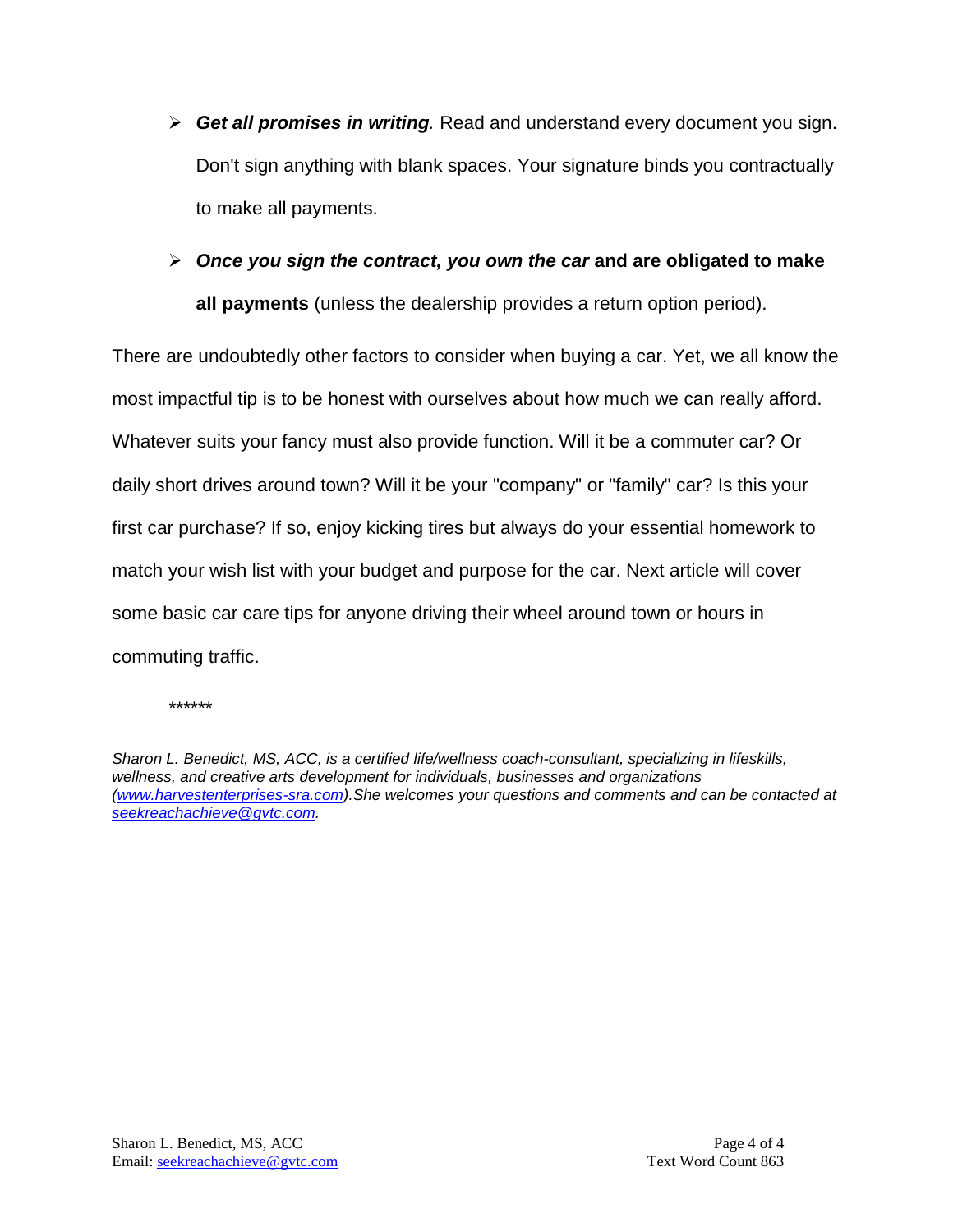*From the Heart...*



## **Your Possessions . . . your car care tips**

(published in Boerne Star, Friday, May 27, 2011)

Now that you have purchased your most favorite "gad about" car, are you ready to make sure it lasts as long as possible? First, is your warranty and operating manual handy? How about removing it from the clove compartment and putting it on the top of your book stack you are currently reading? And dive right in! Doesn't that sound like fun!? I know . . .if you are a guy, this just might be a given. For us female gender, it is often a different story.

If the "man of the house" is handy, we tend to relegate that task to him. And that is just fine as long as your car is routinely maintained as instructed in the manual by either of you, or your trusted mechanic down the street.

When it comes to having a trusted mechanic, whether it be your man or the mechanic around the corner, what questions do you have you always wanted to ask but were afraid to appear too inept or ignorant of the basics? Don't feel bad. Join all us car owners of both genders who are just happy to turn the key on and press the petal to the metal! And leave the details to the mechanic. Remember, though, they may be the experts, but it is your car and your money the mechanic is spending. Here are some things to consider before you venture out on that road trip to test out the limits of your dream car.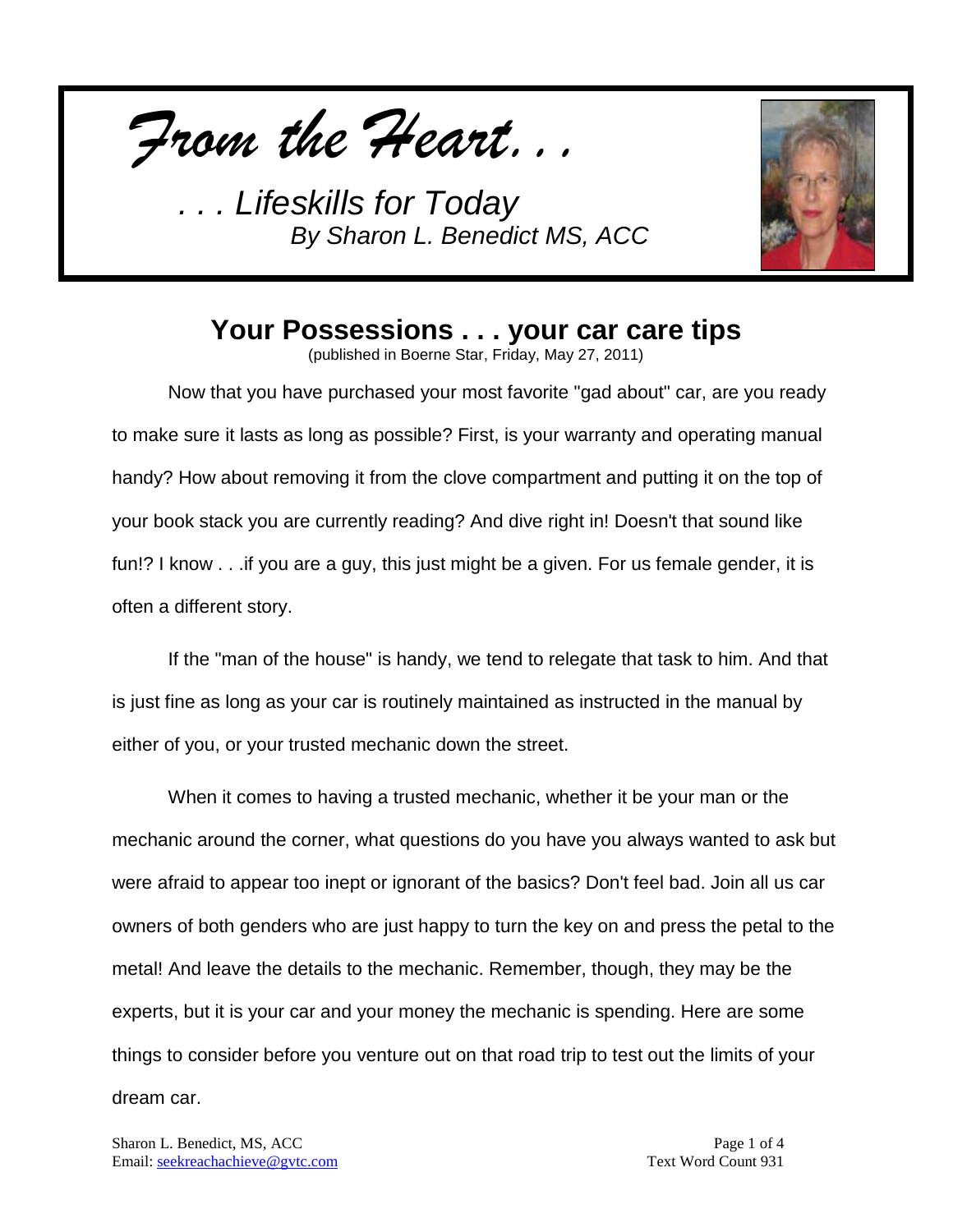- 1. To fix myself or not to fix yourself...now that is the question?! Is the mechanic willing to teach me some tricks of the trade?
- 2. Cost savings vs. Skill—do I have the skills that will reap cost savings or increase the bill?
- 3. When do I need to find a professional?—when certain someone I personally know or myself do not have the skill.
- 4. What do I look for with a professional?—call my friends, co-workers for recommendations. Then call that professional and ask for references of other customers I can call to see if they liked what was done and for a fair price.
- 5. Before repairs are done—
	- $\triangleright$  Ask family & friends for recommendations
	- $\triangleright$  Check with the local Better Business Bureau
	- $\triangleright$  Ask about warranties for work done
	- $\triangleright$  Are there any diagnostic charges?
	- $\triangleright$  Ask for damaged parts to be saved
	- $\geq$  1 am entitled to a written estimate on repairs over \$100.00
	- $\triangleright$  My permission must be given for repairs more than 10% over the authorized estimate
	- $\triangleright$  Get all warranties & promises in writing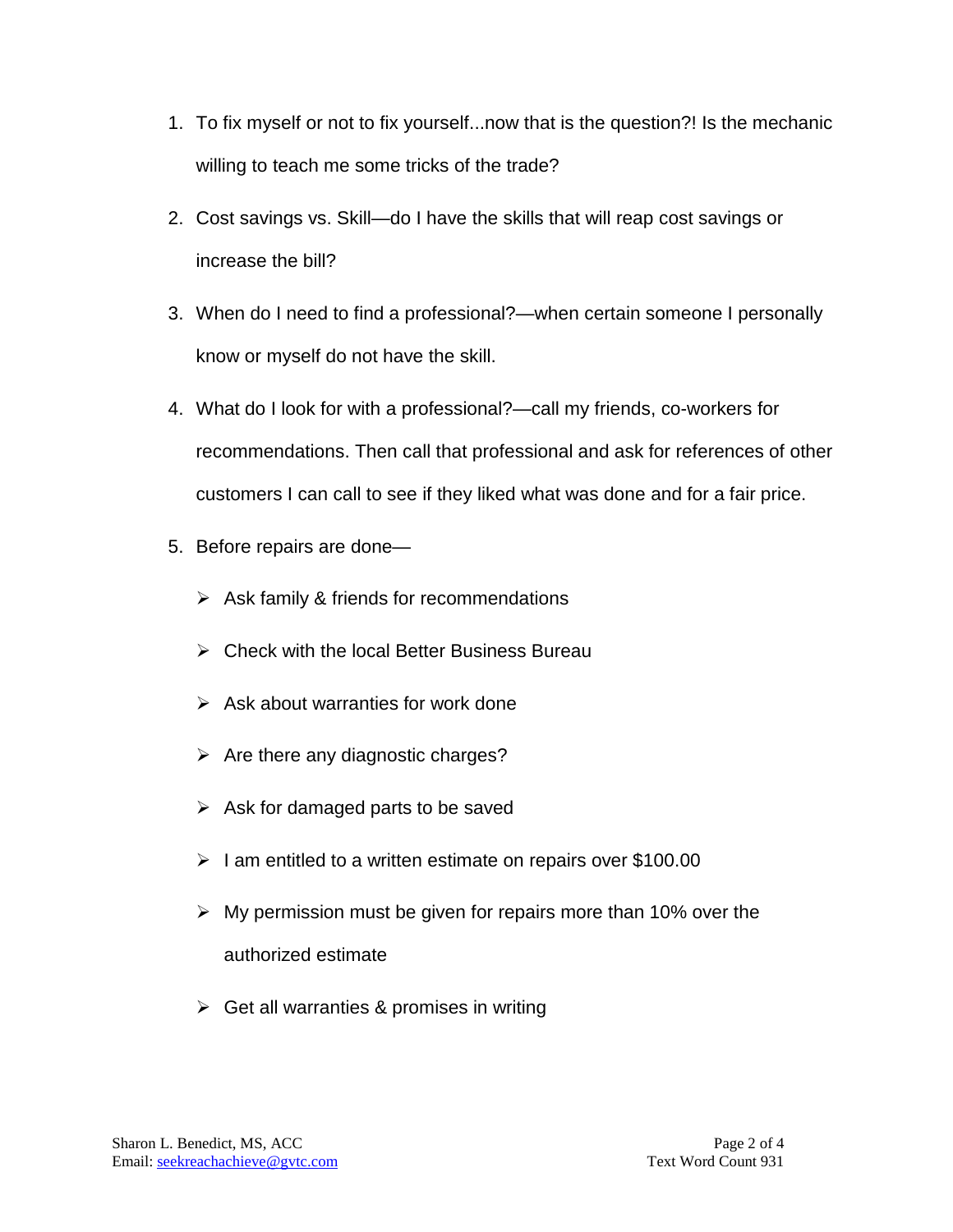No matter your car passion, here are just a few basic care tips for us all from Car Talk [\(http://www.cartalk.com\)](http://www.cartalk.com/), Car Care Council [\(www.carcare.org\)](http://www.carcare.org/), and the American Lung Association [\(www.lungusa.org\)](http://www.lungusa.org/):

- **Routinely have your car checked by a professional** (having someone you trust goes a long way toward saving you lots of money and freedom from misery! But if you are confident you are up to the task, by all means, do-it-yourself.)
- **Regular maintenance and tune-ups**, changing the oil and checking tire inflation can improve gas mileage, extend your car's life and increase its resale value.
- **Get fuel when it's cool**. Refueling during cooler periods of the day or in the evening can prevent gas fumes from heating up and creating ozone.
- **Don't top off the tank**. It releases gas fumes into the air and cancels the benefits of the pump's anti-pollution devices. So stopping short of a full tank is safer and reduces pollution.
- **Telecommute**. Work at home sometimes. You'll save time and money, and reduce emissions and traffic congestion.
- **Have a basic repair kit in car** with safety glasses and jumper cables.
- **Look for dirty air filters, low brake fluid, worn windshield wipers, corroded battery terminals, low windshield wiper fluid.**